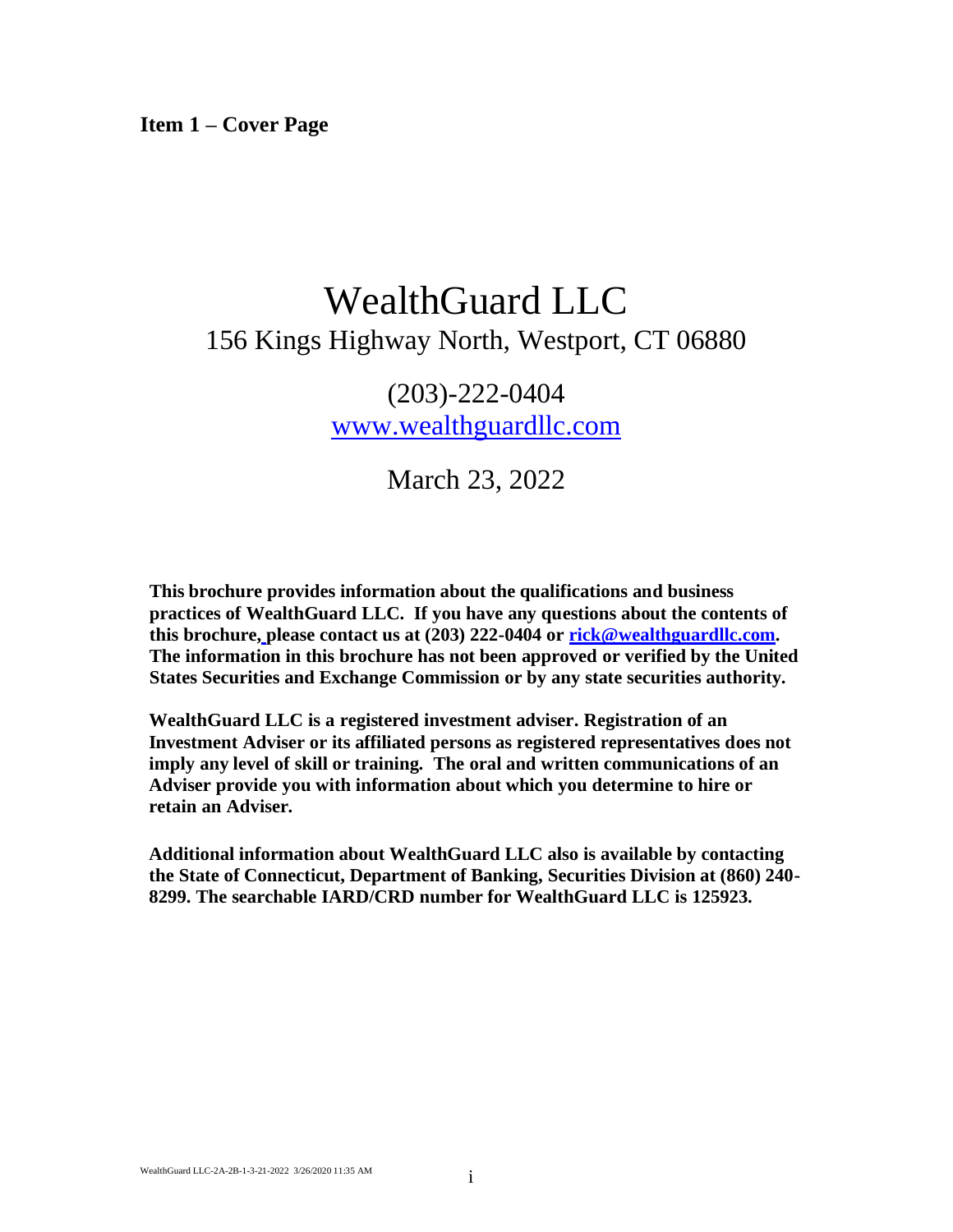### **Item 2 – Material Changes**

On July 28, 2010, the United State Securities and Exchange Commission published "Amendments to Form ADV" which amends the disclosure document that we provide to clients as required by SEC Rules. This brochure dated March 23, 2022 is a new document prepared according to the SEC's new requirements and rules. As such, this Document is materially different in structure and requires certain new information that our previous brochure did not require.

In the future, this Item will discuss only specific material changes that are made to the brochure and provide clients with a summary of such changes. We will also reference the date of our last annual update of our brochure.

In the past we have offered or delivered information about our qualifications and business practices to clients on at least an annual basis. Pursuant to new SEC Rules, we will ensure that you receive a summary of any materials changes to this and subsequent brochures within 120 days of the close of our business' fiscal year. We may further provide other ongoing disclosure information about material changes as necessary.

We will further provide you with a new brochure as necessary based on changes or new information, at any time, without charge.

Currently, our brochure may be requested by contacting Frederick R. Bitsky, JD CFP®, President at 203-222-0404 or Rick@wealthguardllc.com. Our brochure will also be available free of charge on our web site www.wealthguardllc.com.

Additional information about WealthGuard LLC is also available via the State of Connecticut, Department of Banking, Securities Division at (860) 240-8299. The State of Connecticut also provides information about any persons affiliated with WealthGuard LLC who are registered, or are required to be registered, as investment adviser representatives of WealthGuard LLC.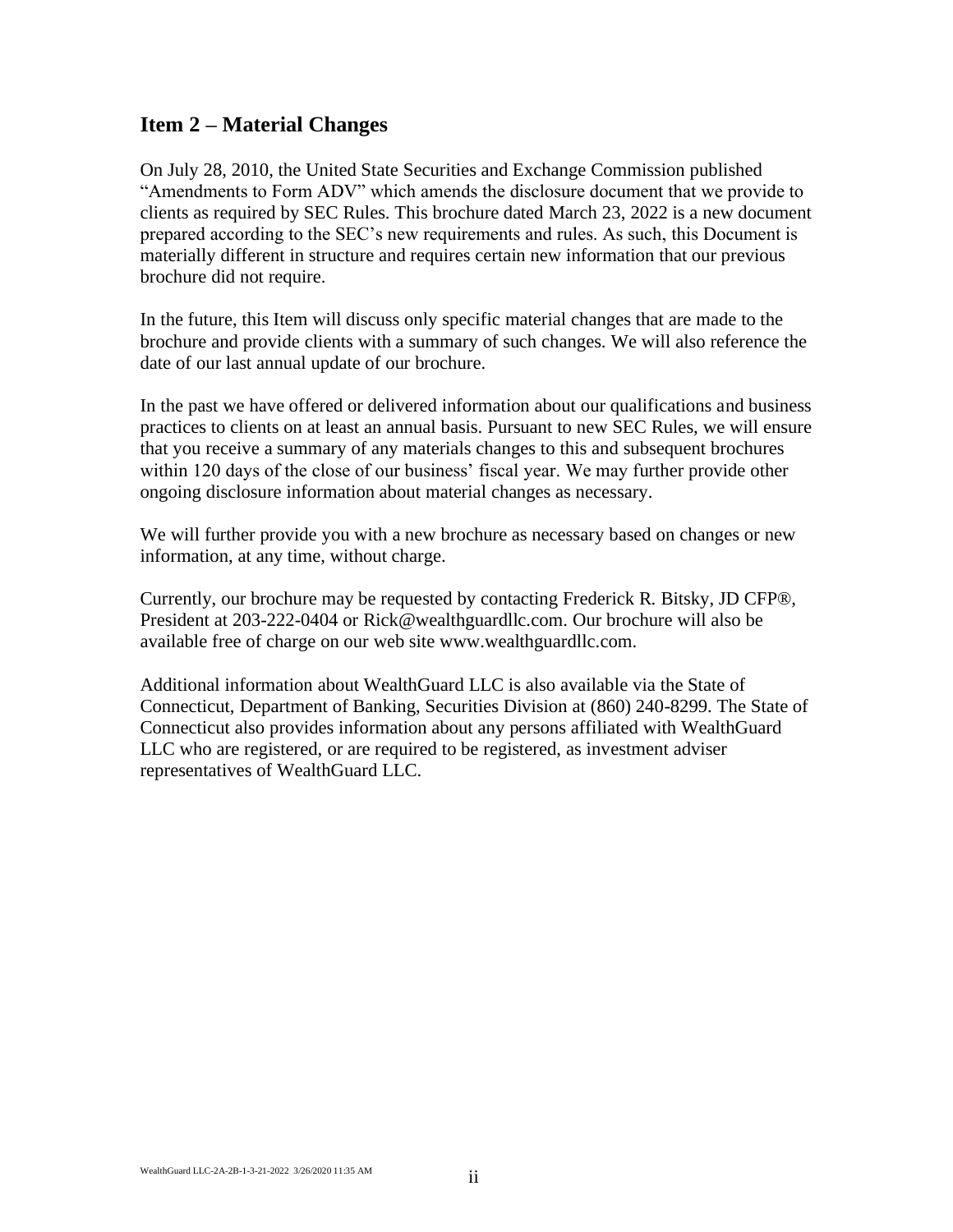# **Item 3 – Table of Contents**

| Item 1      | $\equiv$                 |                                                               |
|-------------|--------------------------|---------------------------------------------------------------|
| Item 2      | $\overline{\phantom{0}}$ |                                                               |
| Item 3      | $\equiv$                 |                                                               |
| Item 4      | $\equiv$                 |                                                               |
| Item 5      | $\frac{1}{2}$            |                                                               |
| Item 6      | $\overline{\phantom{0}}$ | Performance-Based Fees and Side-By-Side Management3           |
| Item 7      | $\equiv$                 |                                                               |
| Item 8      | $\overline{\phantom{0}}$ | Methods of Analysis, Investment Strategies and Risk of Loss 3 |
| Item 9      | $\overline{\phantom{0}}$ |                                                               |
| Item $10 -$ |                          |                                                               |
| Item $11 -$ |                          |                                                               |
| Item $12 -$ |                          |                                                               |
| Item $13 -$ |                          |                                                               |
| Item $14 -$ |                          |                                                               |
| Item $15 -$ |                          |                                                               |
| Item $16 -$ |                          |                                                               |
| Item $17 -$ |                          |                                                               |
| Item $18 -$ |                          |                                                               |
| Item $19 -$ |                          |                                                               |
|             |                          |                                                               |
|             |                          |                                                               |
|             |                          |                                                               |
|             |                          |                                                               |
|             |                          |                                                               |
|             |                          |                                                               |
|             |                          |                                                               |
|             |                          |                                                               |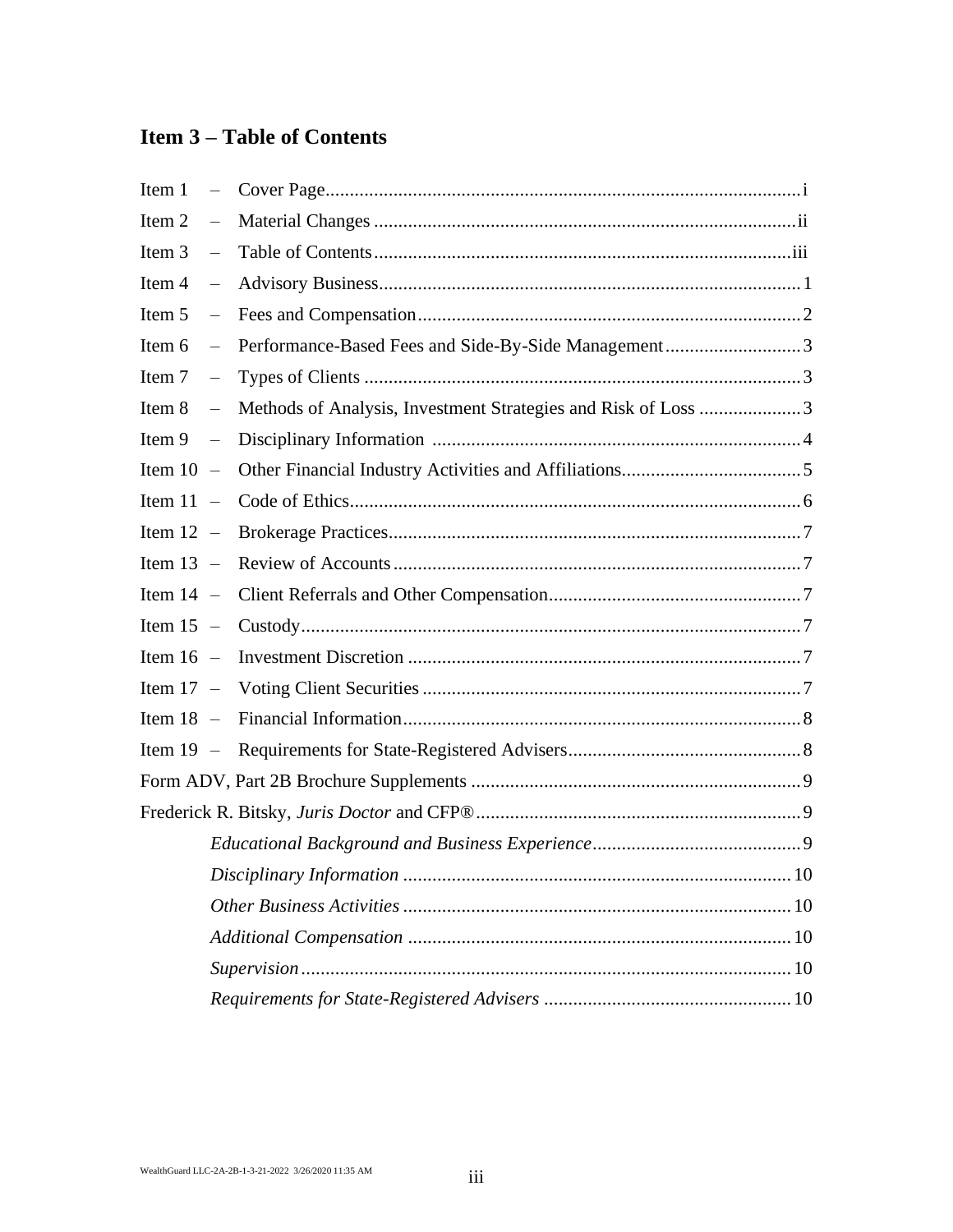### **Item 4 – Advisory Business**

WealthGuard LLC, ("WealthGuard", the "Firm" or "we") was established in 2000 and has been registered with the Department of Banking of the State of Connecticut since 2003. Frederick R. Bitsky, JD, CFP® is the sole owner, principal, and employee of the Firm.

The Firm provides fee-only, hourly and fixed-fee, comprehensive and as-needed financial planning services to individuals, businesses, trusts, foundations and families. Since we offer financial planning services and other financial consulting only, we have \$0 under management. Financial Planning offered through WealthGuard, LLC, a Registered Investment Advisor, not affiliated with LPL Financial.

The client retains absolute discretion over all implementation decisions and is free to accept or reject any recommendation made by the firm. Further, it remains each client's responsibility to promptly notify the Firm if there is a material change in their financial situation or investment objectives for the purpose of reviewing, evaluating, or revising the Firm's recommendations.

We offer advice on a wide range of financial planning issues, including (but not limited to):

‐asset allocation ‐general investment asset-class selection ‐risk management ‐college funding ‐retirement and retirement income planning ‐estate & tax planning -gift planning -multi-generational wealth transfer planning -asset protection strategies, and -post-divorce and sudden wealth planning.

These services may be general in nature or focused on particular areas of interest or need, depending upon your unique circumstances. Our underlying philosophy is to use longterm financial planning and investment strategies.

When you engage the Firm for financial planning services, WealthGuard will:

- 1. Collect relevant information and documents from you;
- 2. Confer with you and if appropriate, consult with your legal, accounting, banking, insurance, trust, philanthropic and other advisers;
- 3. Assist you in determining and articulating your current and prospective resources, goals, risk tolerance, priorities and other personal factors;
- 4. Help you organize your financial information.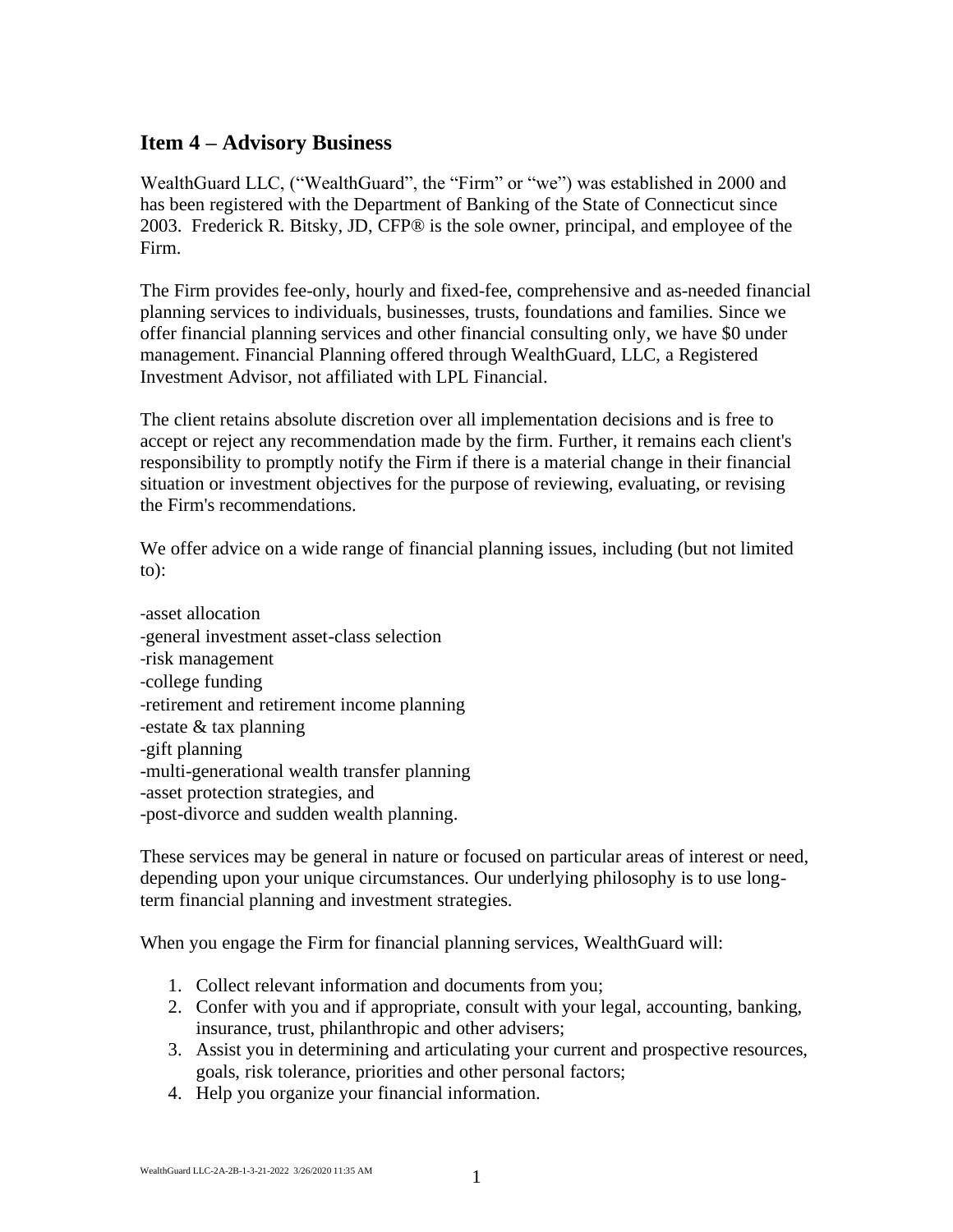- 5. Analyze and calculate available data in light of your objectives, short- and longterm, and applicable economic, personal and other factors;
- 6. Formulate and craft a written Action Plan for Implementation (API), and other documents presenting a comprehensive, integrated approach to help you achieve, as nearly as practicable, your financial objectives;
- 7. Advise and assist you with respect to the implementation of the API; and
- 8. During the term of the engagement, to the extent appropriate, offer continuing consultation to monitor the implementation of the API, achievement of plan milestones and, if necessary, make appropriate modifications of your API.

# **Item 5 – Fees and Compensation**

When engaged by you, WealthGuard will charge you a fee only for services actually rendered under our Financial Planning Agreement on an hourly basis, of between \$150 and \$300 per hour, or for an aggregate agreed upon fixed rate. We do not charge any performance related or asset management fees. We do not receive commissions or sell products.

Concurrently upon entering into the Financial Planning Agreement, you will be asked to pay to WealthGuard a deposit in the amount of \$500 to be applied against WealthGuard's initial fees and reimbursable expenses; provided that, if the Agreement is terminated prior to the incurrence of fees and expenses in an amount less than \$500, WealthGuard will promptly refund the unearned balance of the deposit to you.

#### **Implementation - Investments:**

We gather required information through in-depth personal interviews. This information includes a client's current financial status, future goals and attitudes towards risk. Related documents supplied by the client are carefully reviewed, including a questionnaire completed by the client. Detailed analyses are prepared, and modified as necessary throughout the meeting process and written reports prepared. Should a client choose to implement the recommendations contained in the plan, we suggest the client work closely with his/her attorney, accountant, insurance agent, and/or other advisors. Implementation of financial plan recommendations is entirely at the client's discretion. WealthGuard emphasizes you are at liberty to decline to implement any advice rendered.

Frederick R. Bitsky, JD CFP®, an associated person of the Firm is separately registered as an investment adviser representative of an independent investment adviser and broker dealer firm, LPL Financial ("LPL"). In this separate capacity, he may provide portfolio management services through this independent investment adviser. This service may be recommended to WealthGuard financial planning and consulting clients for whom it is appropriate; however, no client is obligated to use LPL's portfolio management service.

As a broker dealer representative with LPL, he is able to implement investment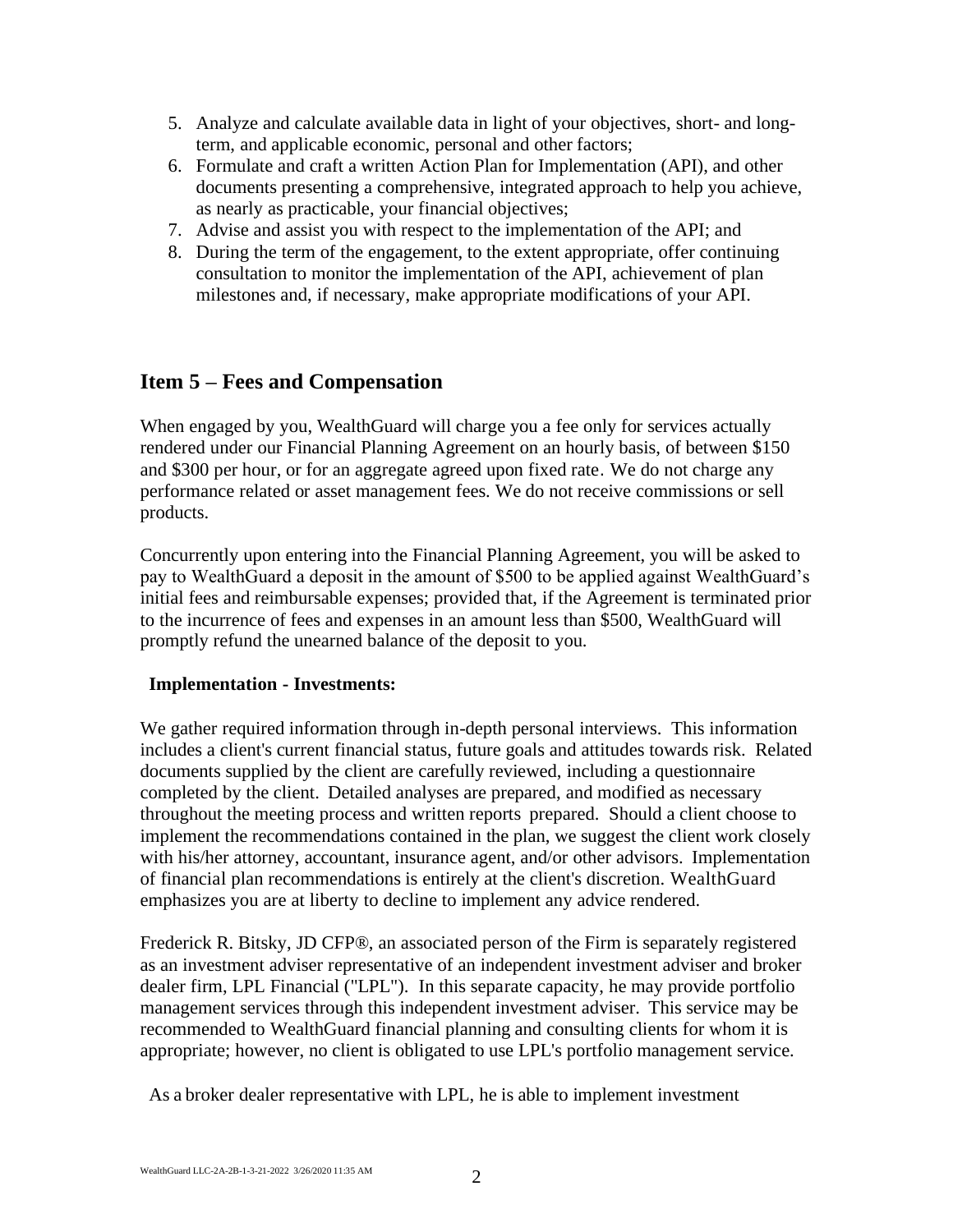recommendations for advisory clients for separate and typical compensation. This presents a conflict of interest to the extent that he recommends that a client invests in a security or securities which results in compensation being paid to Frederick Bitsky. Clients are not under any obligation to engage Frederick Bitsky when considering implementation of advisory recommendations. The implementation of any or all recommendations is solely at the discretion of the client.

The fee charged is calculated as described above and is not charged on the basis of a share of capital gains upon or capital appreciation of the funds or any portion of the funds of an advisory client (SEC Rule  $205(a)(1)$ ). In instances where a financial planning client agrees to engage WealthGuard's principal, Frederick Bitsky, for portfolio management services, the financial planning fees may be reduced.

A client agreement may be canceled at any time, by either party, for any reason upon receipt of written notice. Upon termination of any account, any prepaid, unearned fees will be promptly refunded and any earned, unpaid fees will be due and payable.

### **Item 6 – Performance‐Based Fees and Side‐By‐Side Management**

WealthGuard does not charge any performance-based fees (fees based on a share of capital gains on or capital appreciation of the assets of a client).

### **Item 7 – Types of Clients**

WealthGuard offers financial planning services primarily to high net worth individuals and families. We also offer services to business owners, professionals, corporate executives, financially independent woman, pension and profit plans, trustees, estates, or charitable organizations, and others with complex financial affairs.

### **Item 8 – Methods of Analysis, Investment Strategies and Risk of Loss**

WealthGuard uses the following method of analysis and investment strategies:

We evaluate your current financial situation, needs, values, goals, objectives and tolerance for risk through an extensive confidential questionnaire that you complete. Next, we use the questionnaire as part of in-depth discussions we have together. The goal of this step is to fully understand your personal financial situation. Note: It is your responsibility to provide a complete and candid picture of your financial condition.

Using the information we have gathered in our initial and subsequent discussions, we put together an Action Plan that balances the applicable components of your financial life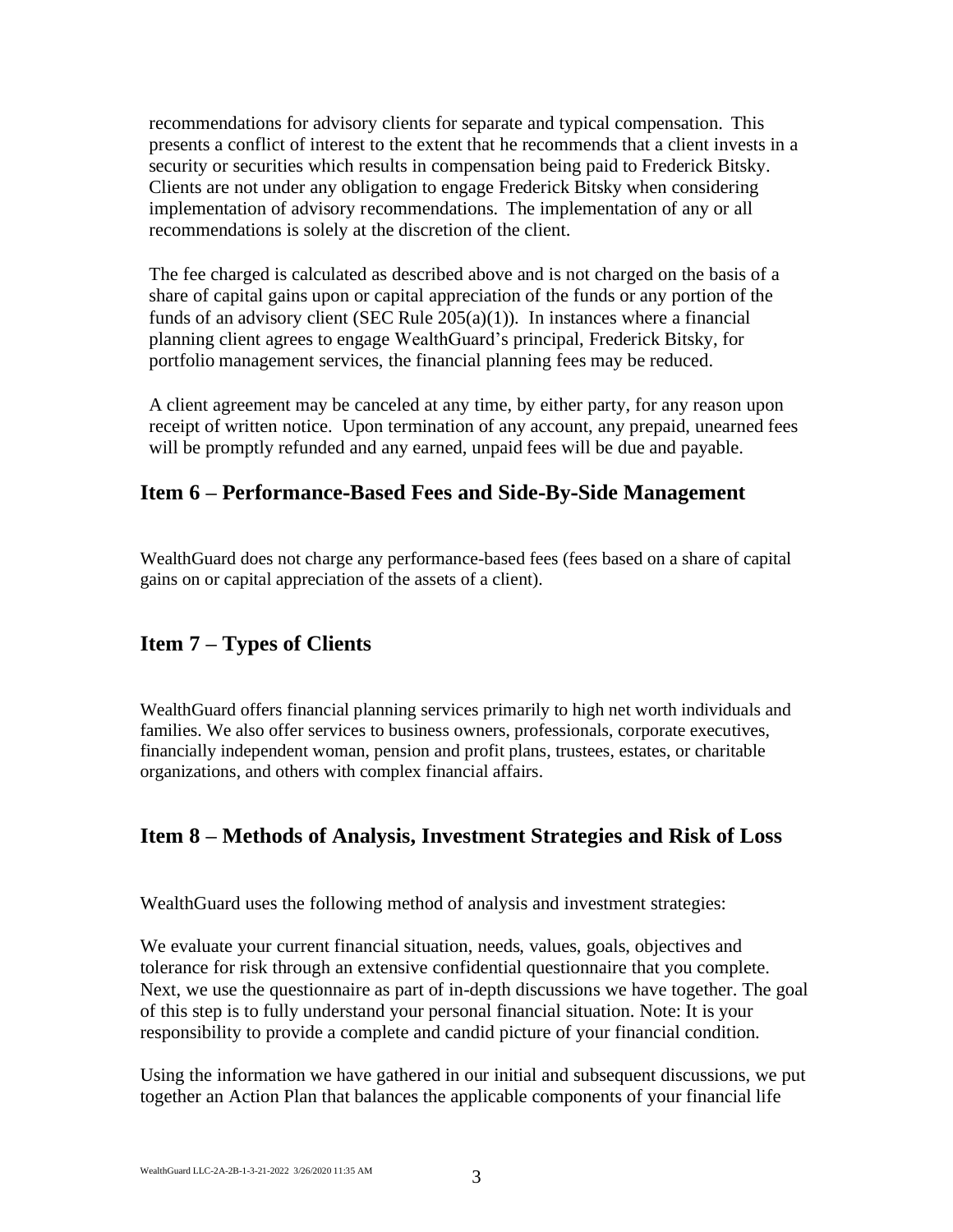into a integrated plan that is optimized around your entire financial picture, rather than a single entity thereof.

We use our best judgment to make asset allocation and investment policy decisions. Our goal is to help you achieve your overall financial objectives while minimizing risk exposure and minimizing your taxes and costs. Asset allocation is a key component of investment portfolio design. Investor behavior is the key to successful financial outcomes. We believe that the appropriate allocation of assets across diverse investment categories (stock vs. bond, foreign vs. domestic, large cap vs. small cap, high quality vs. high yield, etc.) is critical in the long-term success of one's financial objectives.

Our investment selection philosophy and implementation strategy is to focus on Fundamentals-- geopolitical, economic, financial and individual-- with a long-term, "Buy and Be Vigilant" approach. Our recommendations are based on publicly available reports, analysis, research materials, LPL Financial original research, computerized asset allocation models, our original research and interpretation of all the above.

All investments have some risk associated with them and have a potential for loss. Clients should be prepared to bear this risk of loss.

# **Item 9 – Disciplinary Information**

Registered investment advisers are required to disclose all material facts regarding any legal or disciplinary events that would be material to your evaluation of WealthGuard or the integrity of WealthGuard's management. WealthGuard has no information applicable to this item.

# **Item 10 – Other Financial Industry Activities and Affiliations**

### **Other Business Activities**

### **Broker Dealer and Investment Adviser Affiliations**

An associated person, Frederick Bitsky, of WealthGuard is separately registered as investment adviser representative and registered representatives of LPL Financial ("LPL"), a firm which is registered as both an investment adviser and a broker dealer.

In his separate capacity as investment adviser representative, he may provide portfolio management services through LPL, the details of which are fully described in LPL's form ADV. This presents a conflict of interest to the extent that he recommends that a client open an account in which compensation is received as an investment adviser representative with LPL. This service may be recommended to WealthGuard clients for whom it is appropriate; however, no WealthGuard client is obligated to use LPL or its services. LPL's fees and services are separate and distinct from the advisory services and fees of WealthGuard. If a WealthGuard client chooses the portfolio management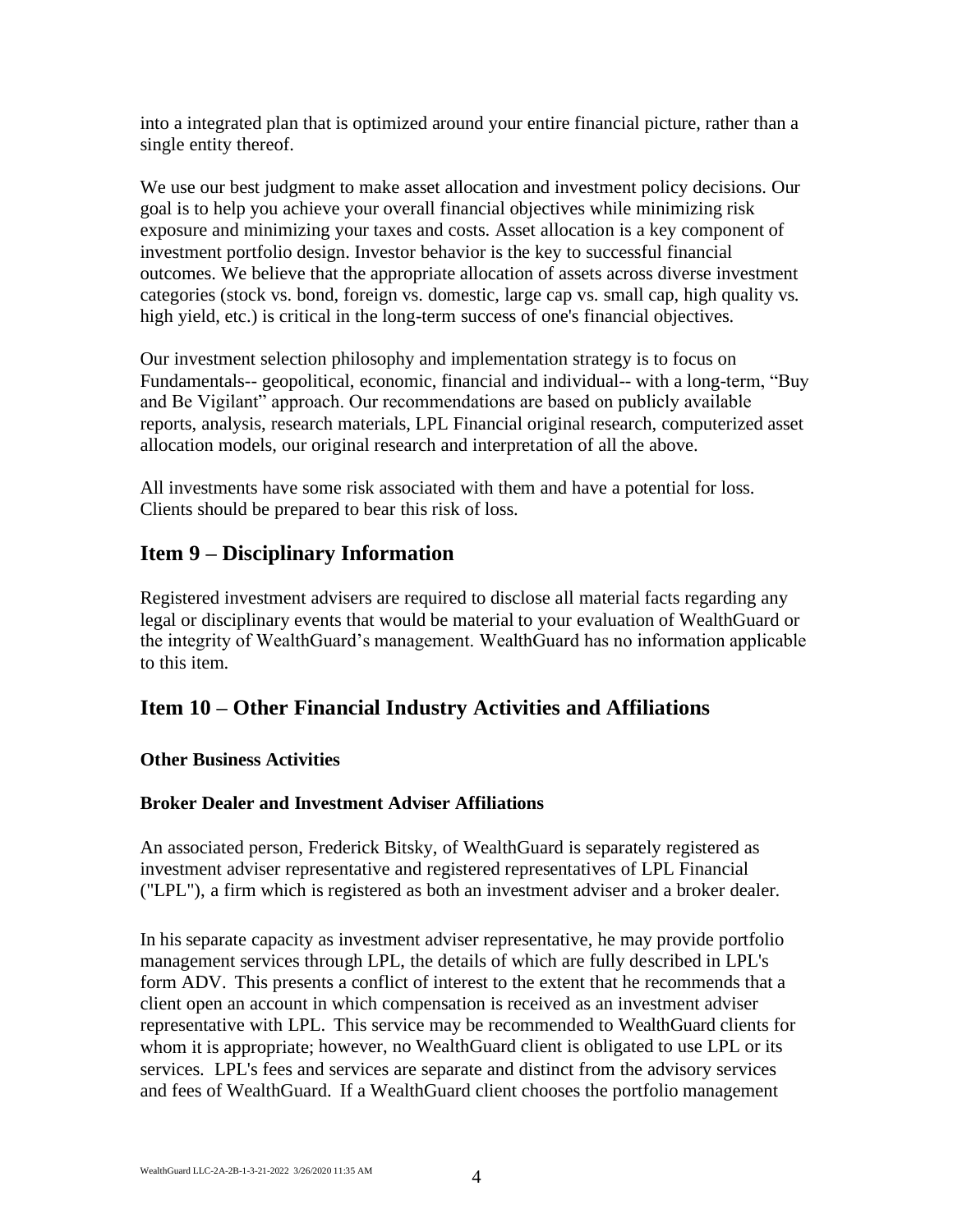services of LPL, the client should refer to LPL's disclosure document(s) and client contract.

While WealthGuard and its affiliated person endeavor at all times to put the interest of the clients first as part of WealthGuard's fiduciary duty, clients should be aware that the receipt of additional compensation creates conflicts of interest, and may affect the judgment of WealthGuard's representatives when making recommendations.

### **Other Financial Industry or Affiliations**

#### **Insurance Company or Agency**

Frederick Bitsky is a licensed insurance agent through various insurance companies. In such a capacity, he may offer insurance products and receive normal and customary commissions as a result of such a purchase. This presents a conflict of interest to the extent that he recommends the purchase of an insurance product which results in a commission being paid as an insurance agent. Frederick Bitsky spends less than 1% of time on these activities.

### **Additional Compensation**

As registered representatives of LPL, Frederick Bitsky of WealthGuard may, from time to time, receive 12b-1 distributions from investment companies in connection with the placement of client funds into investment companies.

While he endeavors at all times to put the interest of the clients first as part of WealthGuard's fiduciary duty, clients should be aware that the receipt of additional compensation itself creates a conflict of interest, and may affect his judgment when making recommendations.

# **Item 11 – Code of Ethics**

### **Executive Summary**

The Securities and Exchange Commission (SEC) has adopted new rule 204A1 (the Rule) under the Investment Advisers Act that requires investment advisers to adopt codes of ethics. The Rule requires an investment adviser's code of ethics to set forth standards of conduct and to require compliance with federal securities laws. Codes of ethics must also address personal trading and require investment advisers' personnel to report their personal securities holdings and transactions, and to obtain preapproval of certain investments.

As a fiduciary, we have a duty to act solely in the best interest of each client and with the utmost integrity in all of our dealings. Our fiduciary duty is a core aspect of our Code of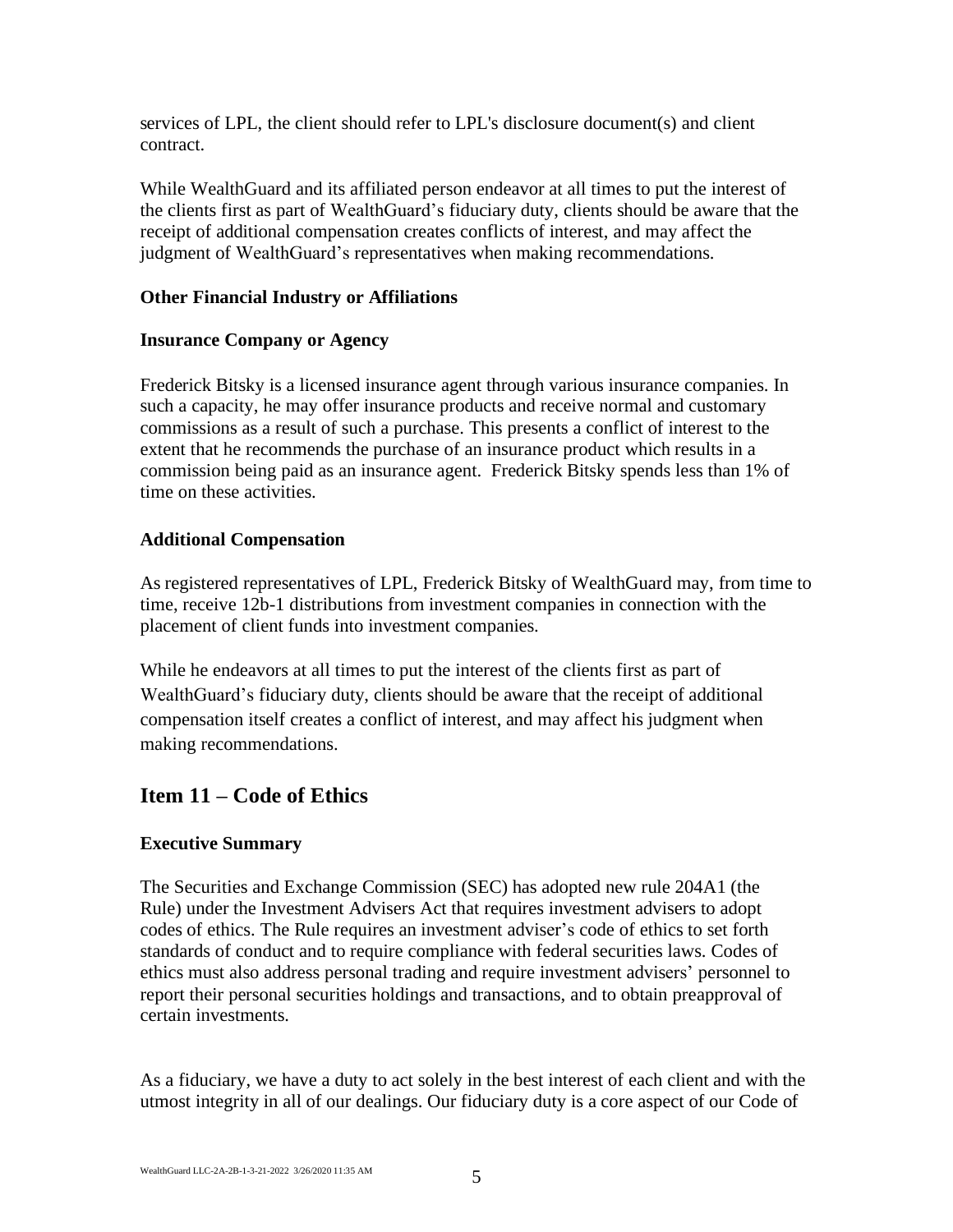Ethics. In addition, we adhere to the Code of Ethics and Professional Responsibility adopted by the CFP® Board of Standards, Inc. We accept not only the obligation to comply with the mandates and requirements of all applicable laws and regulations but also the responsibility to act in an ethical and professionally responsible matter in all professional services and activities. We follow the following core principles:

- **Integrity** We shall offer and provide professional services with integrity.
- **Objectivity** We shall be objective in providing professional services to clients.
- **Competence –** We shall provide services to clients competently and maintain the necessary knowledge and skill to continue to do so in those areas in which we are engaged.
- **Fairness –** We shall perform professional services in a manner that is fair and reasonable to clients, principals, partners, and employees, and shall disclose conflicts of interest in providing such services.
- **Confidentiality –** We shall not disclose confidential information without the specific consent of the client, unless in response to proper legal process, or as required by law.
- **Professionalism –** Our conduct in all matters shall reflect credit on the profession.
- **Diligence –** We shall act diligently in providing professional services.

We may hold personal positions in the investments we recommend to you and other clients. If we happen to purchase or sell the same mutual fund or exchange traded fund at or about the same time that you do, it is purely coincidental. We know when we provide you with trade recommendations, but you control the timing of those trades. We do not purposefully time our trades around trades that our clients are making. We do not recommend that you or any other client invest in any security in which we have a material financial interest. We do not buy securities from, sell securities to, or loan money from or to our clients with the exception of immediate family members.

**Covered Persons:** WealthGuard personnel that are covered (Covered Persons) under the Code of Ethics (the Code) include all office employees, financial advisors, registered assistants and nonregistered assistants.

### **Item 12 – Brokerage Practices**

Frederick Bitsky, an associated person, of WealthGuard is separately registered as representatives of LPL Financial (LPL), a FINRA registered broker-dealer. In general, WealthGuard will recommend the use of LPL and Frederick Bitsky to clients for implementation of financial planning and consulting recommendations, provided that this recommendation is consistent with WealthGuard's fiduciary duty to the client. Any fees or other compensation received from the implementation of recommendations are fully disclosed, and are separate and distinct from WealthGuard's financial planning fee. No financial planning or consulting client is obligated to use LPL and Frederick Bitsky to implement any recommended transactions.

Clients should be aware that best execution and lower commissions may not necessarily be achieved if recommended transactions are placed through LPL or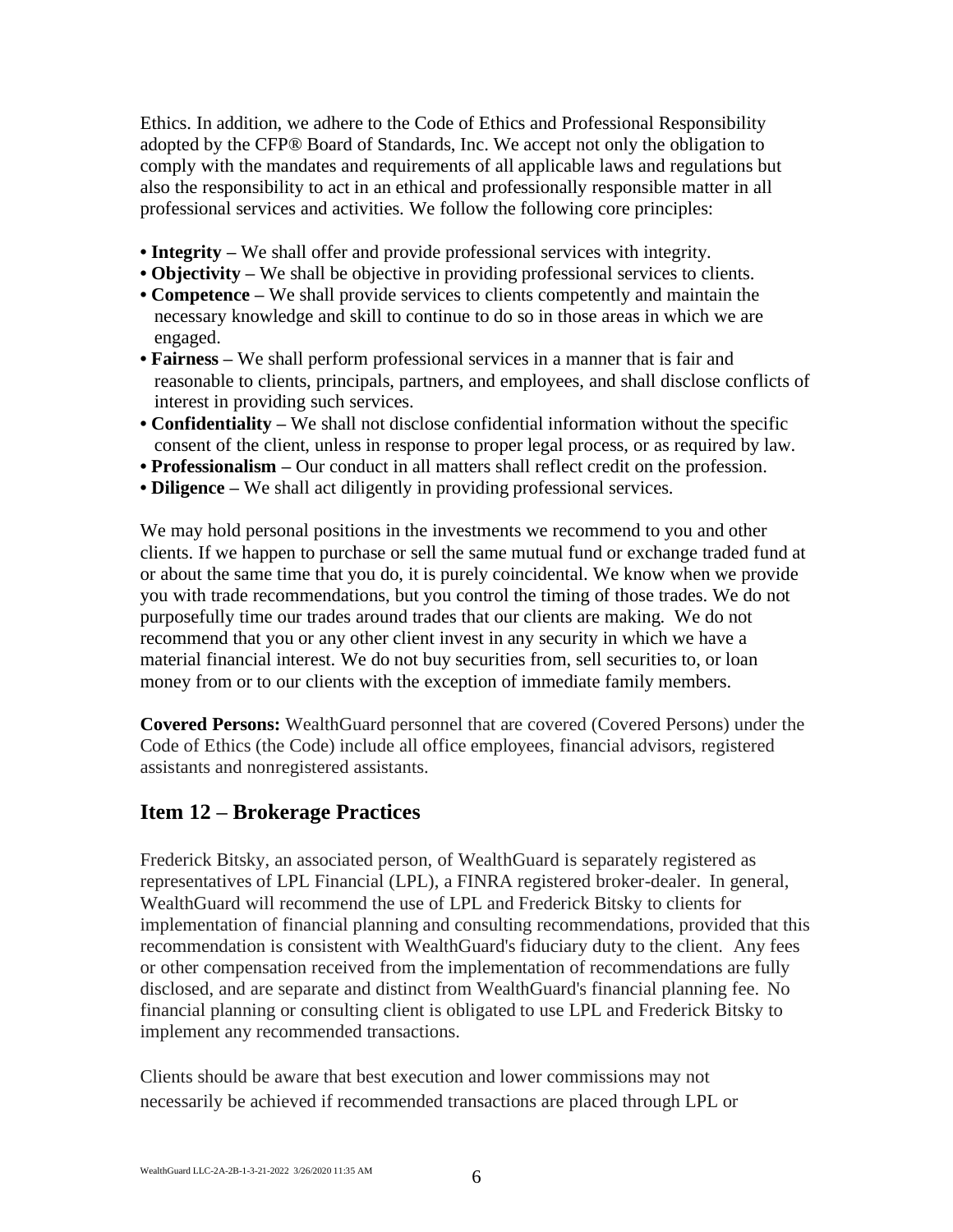Frederick Bitsky in his separate capacity as registered representatives or insurance producer.

# **Item 13 – Review of Accounts**

All reviews are performed, by Frederick Bitsky, at least on a quarterly basis, unless a significant change to a client's financial situation occurs. For example, if a client is expecting a significant change in income or expenses or extreme market conditions.

# **Item 14 – Client Referrals and Other Compensation**

WealthGuard does not compensate for client referrals nor is WealthGuard compensated for client referrals.

# **Item 15 – Custody**

WealthGuard does not have custody of client funds.

# **Item 16 – Investment Discretion**

WealthGuard does not accept discretionary authority to manage securities accounts on behalf of clients.

# **Item 17 – Voting Client Securities**

As a matter of firm policy and practice, WealthGuard does not have any authority to and does not vote proxies on behalf of advisory clients. Clients retain the responsibility for receiving and voting proxies for any and all securities maintained in client portfolios.

# **Item 18 – Financial Information**

Registered investment advisers are required in this item to provide you with certain financial information or disclosures about WealthGuard's financial condition. WealthGuard has no financial commitment that impairs its ability to meet contractual and fiduciary commitments to clients, and has not been the subject of a bankruptcy proceeding.

# **Item 19 – Requirements for State-Registered Advisers**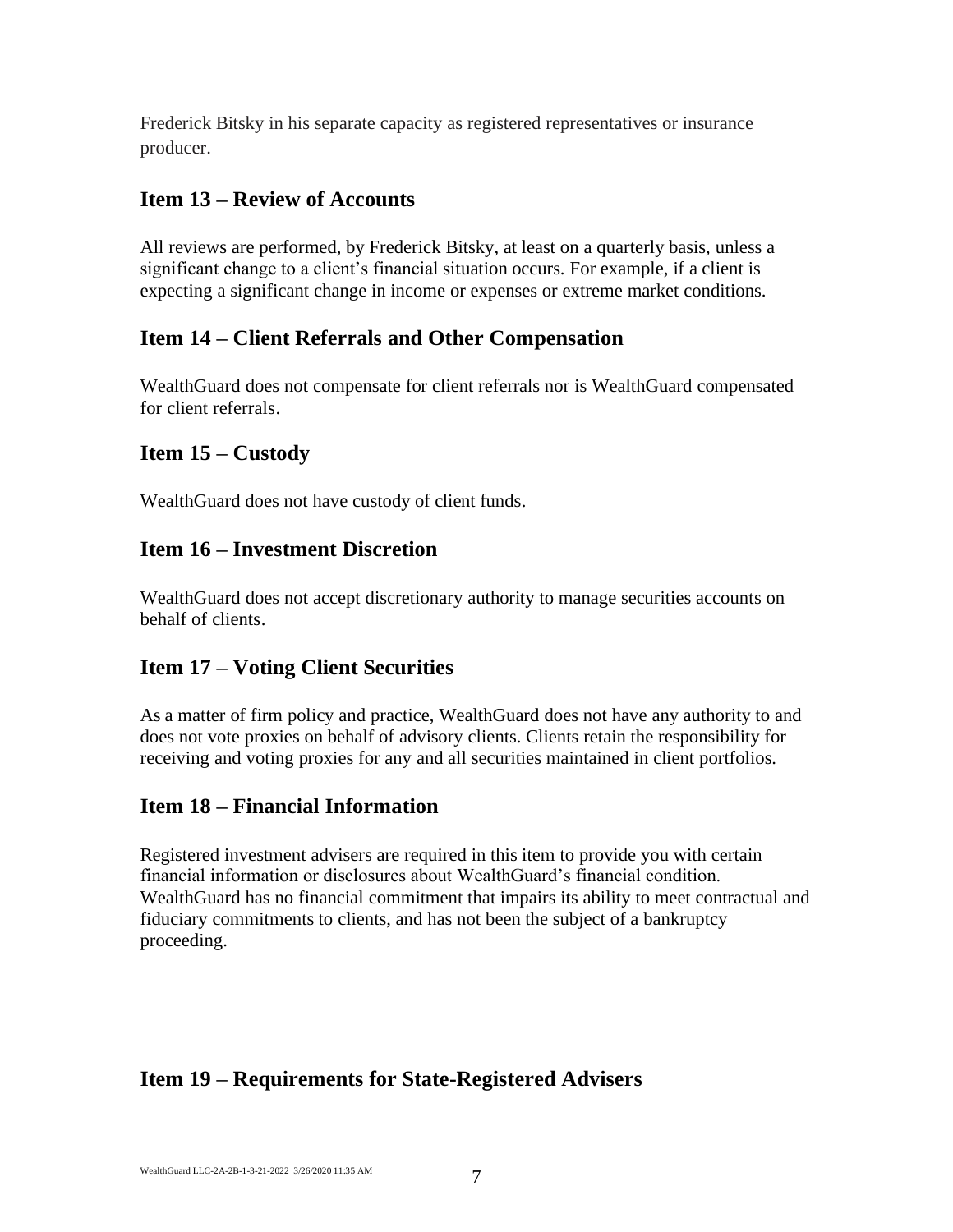### **Frederick R. Bitsky**

Born: 1954

#### **Education:**

- JD, Brooklyn Law School, 1979.
- BA, *cum laude*, CUNY, Brooklyn College.1976.

#### **Business Experience:**

- Chief Executive Officer and Managing Member of WealthGuard LLC, 2000 to present.
- Principal of Office of Supervisory Jurisdiction; Registered Representative and Investment Advisory Representative of LPL Financial, 12/1995 to present.

#### **Professional Designations:**

 $\bullet$ *Juris Doctor* and CFP®.

#### **Outside Business Activity:**

- Investment Advisor Representative of broker/dealer LPL Financial, 80% of time spent on this outside business activity.
- Life Insurance Producer, producer who sells Life Insurance, and Annuities, less than 3% of time spent on this outside business activity.

#### **Material Facts Disclosure Requirement:**

Registered investment advisers are required to disclose all material facts regarding any legal or disciplinary events that would be material to your evaluation of each supervised person providing investment advice. Frederick Bitsky does not have any legal or disciplinary facts to disclose.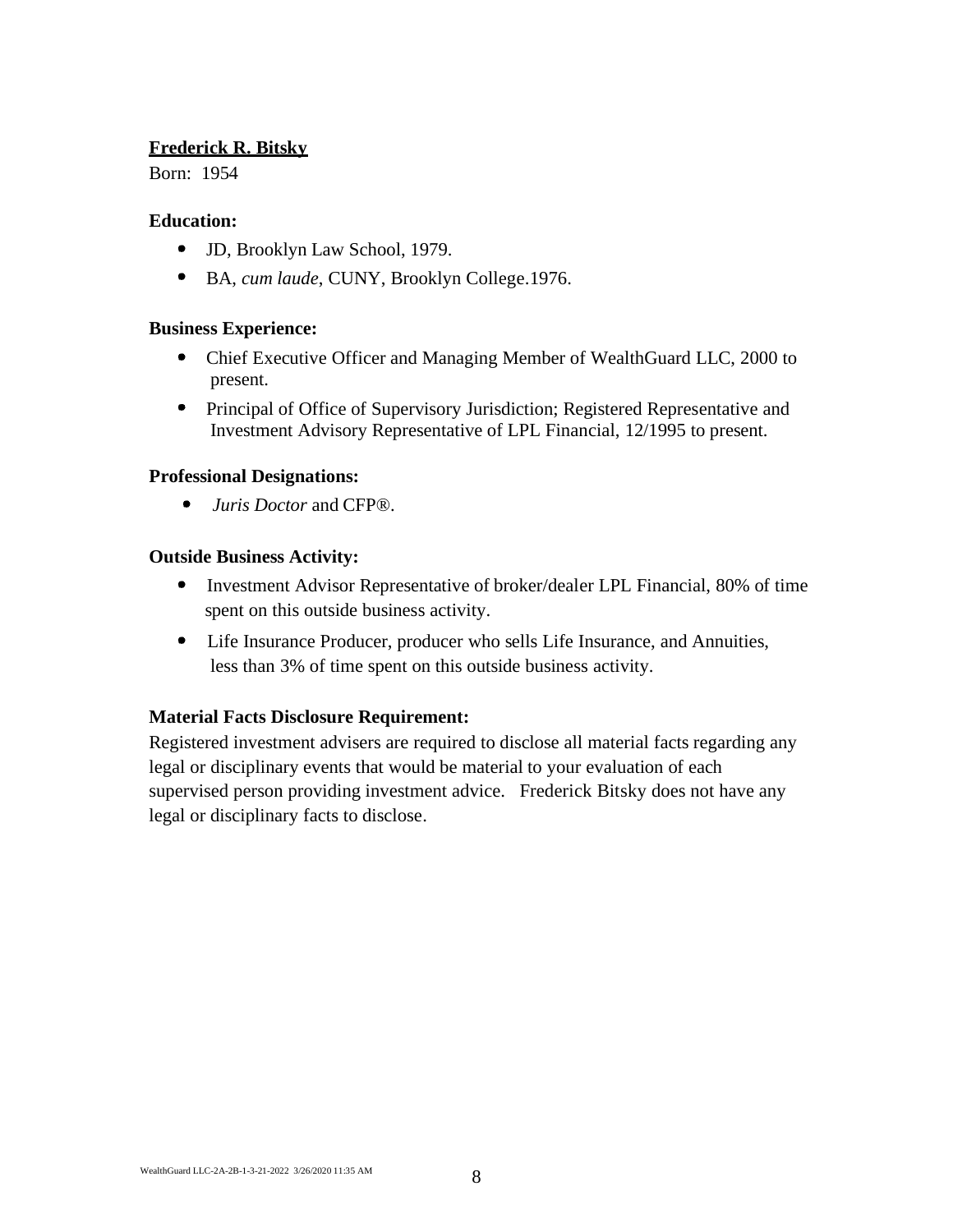# **Form ADV Part 2B Brochure Supplement**

March 23, 2022

### **Frederick R. Bitsky, JD, CFP®**

### **WealthGuard LLC**

A State of Connecticut Registered Investment Advisor

156 Kings Highway North Westport, CT 06880 Phone: 203.222.0404 Rick@wealthguardllc.com www.wealthguardllc.com

This brochure supplement provides information about Frederick R. Bitsky, that supplements the WealthGuard LLC (WealthGuard) brochure. You should have received a copy of that brochure. Please contact Frederick Bitsky at 203-222-0404 or Rick@wealthguardllc.com if you did not receive WealthGuard's brochure, or if you have any questions about the contents of this supplement. Additional information about Frederick R. Bitsky is available at State of Connecticut, Department of Banking, Securities Division at (860) 240-8299.

#### **Educational Background and Business Experience**

Name: Frederick Russell Bitsky

Year of birth: 1954

Educational Background:

- JD, Brooklyn Law School, 1979
- BA, CUNY, Brooklyn College, 1976

#### **Business Background**

- Principal and Managing Member, WealthGuard LLC, Westport, CT (since 2000).
- Principal of Office of Supervisory Jurisdiction; Registered Representative and Investment Advisory Representative of LPL Financial, 12/1995 to present.

#### **Professional Designations**

- CERTIFIED FINANCIAL PLANNER™ Professional\*
- *Juris Doctor*

\* The CFP® certification is administered by the CFP Board of Standards, Inc. To earn CFP®